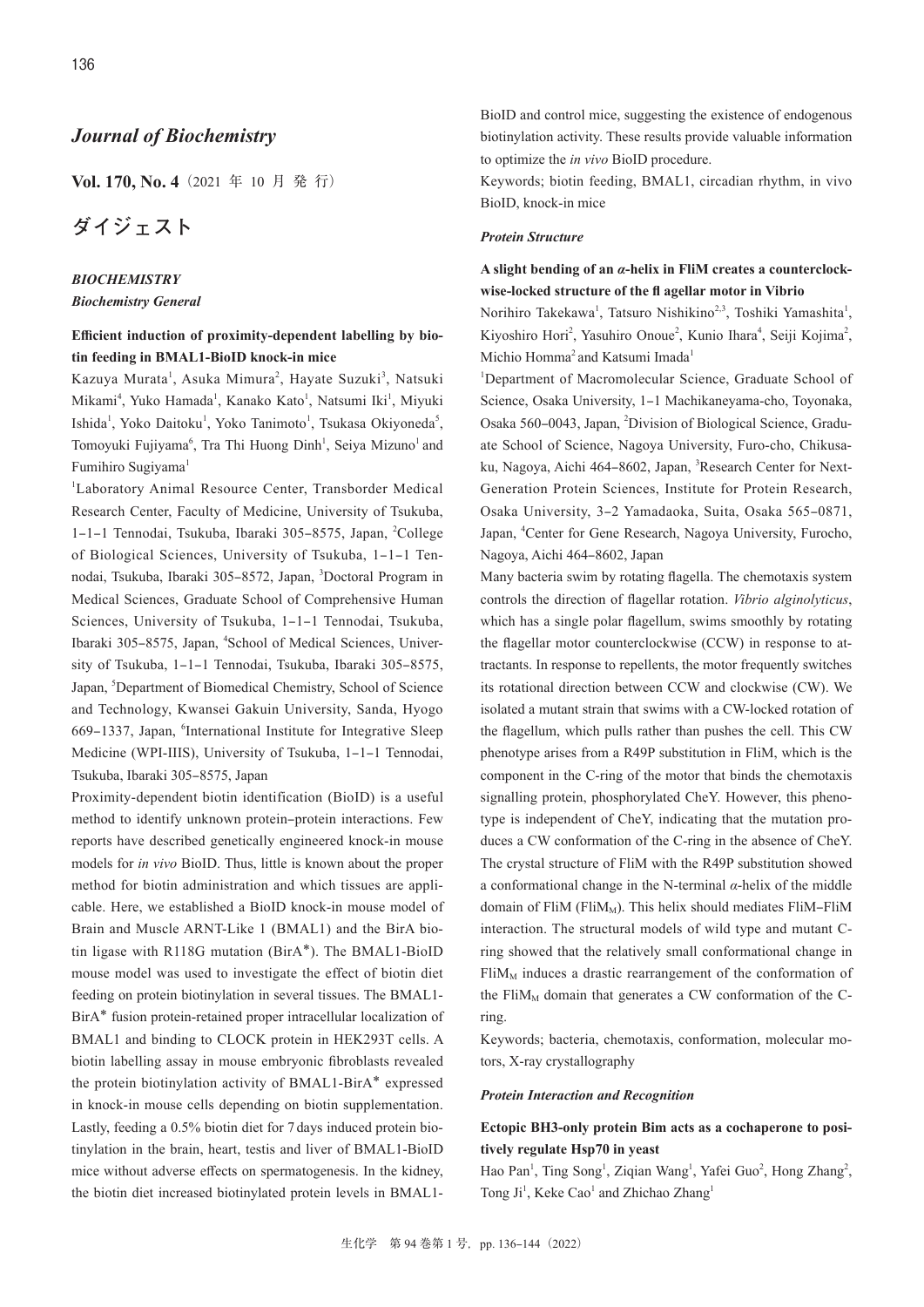<sup>1</sup>State Key Laboratory of Fine Chemicals, School of Chemistry, Dalian University of Technology, Dalian 116012, China, <sup>2</sup>School of Life Science and Technology, Dalian University of Technology, Dalian 116012, China

The chaperone heat shock protein 70 (Hsp70) is conserved from bacteria to humans and is crucial for avoiding protein misfolding under stress. Bim functions, mainly as one of the B-cell lymphoma 2 (Bcl-2) family proapoptotic members, were identified to be a cochaperone of Hsp70. Herein, we reported that ectopic Bim could constitute the interactions with intrinsic Hsp70 and translate its positive cochaperone activity *in vitro* to the yeast growth promotion and help Hsp70 to fold its client Ras-like protein. With the help of a specific Hsp70/Bim disruptor, we illustrated that Hsp70/Bim dimers rescue yeast from heat shock. In an organism lacks apoptotic Bcl-2 factors, the proapoptotic Bim in mammalian cells exhibits prosurvival functions.

Keywords; B-cell lymphoma 2 family, Bim, cochaperone, 70 kilodalton heat shock protein, yeast

#### *Enzymology*

**A mutant equipped with a regenerated disulphide for the missing His loop of a serine protease zymogen in the horseshoe crab coagulation cascade**

Keisuke Yamashita<sup>1,2</sup>, Naoki Takeshita<sup>1</sup>, Aina Arita<sup>1</sup>, Toshio Shibata<sup>1,2</sup>, Yuki Kobayashi<sup>3</sup> and Shun-ichiro Kawabata<sup>1,2</sup>

1 Graduate School of Systems Life Sciences, Kyushu University, 744 Motooka, Nishi-ku Fukuoka 819-0395, Japan, <sup>2</sup>Department of Biology, Faculty of Science, Kyushu University, 744 Motooka, Nishi-ku Fukuoka 819-0395, Japan, <sup>3</sup>LAL Research, Central Research Laboratory, Seikagaku Corporation, Higashiyamato, Tokyo 207-0021, Japan

The lipopolysaccharide (LPS)-triggered coagulation cascade in horseshoe crabs is composed of three zymogens belonging to the trypsinogen family: prochelicerase C, prochelicerase B (proB) and the proclotting enzyme (proCE). Trypsinogen-family members contain three conserved disulphides located around the active site. While it is known that proB evolutionarily lost one of the disulphides, the His-loop disulphide, the roles of the missing His-loop disulphide in proB remain unknown. Here, we prepared a proB mutant, named proB-murasame, equipped with a regenerated His-loop disulphide. The activation rate by upstream *α*-chelicerase C for proB-murasame was indistinguishable from that for wild-type (WT) proB. The resulting protease chelicerase Bmurasame exhibited an 8-fold higher  $k_{cat}$  value for downstream proCE than WT chelicerase B, whereas the  $K<sub>m</sub>$  value of chelicerase B-murasame was equivalent to that of WT chelicerase B. WT serpins-1, -2 and -3, identified as scavengers for the cascade, had no reactivity against WT chelicerase B, whereas chelicerase B-murasame was inhibited by WT serpin-2, suggesting that WT chelicerae B may trigger as-yet-unsolved phenomena after performing its duty in the cascade. The reconstituted LPS-triggered cascade containing proB-murasame exhibited ∼5-fold higher CE production than that containing WT proB. ProB-murasame might be used as a high value-adding reagent for LPS detection. Keywords; haemolymph coagulation, lipopolysaccharide, recombinant protein, serine protease, serpin

# **Overexpression and characterization of Escherichia coli dihydropyrimidine dehydrogenase: a four iron-sulphur cluster containing fl avoprotein**

Hiroshi Yoshioka<sup>1</sup>, Tetsuo Ishida<sup>2</sup> and Hisaaki Mihara<sup>1</sup>

<sup>1</sup>Department of Biotechnology, College of Life Sciences, Ritsumeikan University, 1‒1‒1 Nojihigashi, Kusatsu, Shiga 525-8577, Japan, <sup>2</sup>Department of Chemistry, Biology and Marine Science, University of the Ryukyus, 1 Senbaru, Nishihara, Okinawa 903-2013, Japan

*Escherichia coli* dihydropyrimidine dehydrogenase (EcDPD) catalyses the NADH-dependent reduction of uracil and thymine to the corresponding 5,6-dihydropyrimidines to control their metabolite pools. EcDPD consists of two subunits, PreT and PreA, and requires FAD, FMN and Fe-S clusters for activity. Recombinant EcDPD with a C-terminal  $His_{6}$ -tagged-PreA subunit was overproduced in a DPD-lacking *E. coli* cells with augmented Fe-S cluster synthesis. Anaerobic purification resulted in purified enzyme with a specific activity of 13 *μ*molmin<sup>-1</sup>mg<sup>-1</sup>. The purified EcDPD was a heterotetramer and contained 0.81 FAD, 0.99 FMN, 14 acid-labile sulphur and 15 iron per PreT-PreA dimer. The enzyme exhibited Michaelis–Menten kinetics for both the forward and reverse reactions, which is distinct from mammalian DPDs showing substrate inhibition kinetics. For uracil reduction, the  $k_{\text{cat}}$ ,  $k_{\text{cat}}/K_{\text{NADH}}$  and  $k_{\text{cat}}/K_{\text{uracil}}$  values were constant over the pH range of 5.5–10. For dihydrouracil (DHU) dehydrogenation, the pH-dependence of the  $k_{cat}$  and  $k_{cat}/K_{NAD+}$  values indicated that a residue with a  $pK_a$  of 6.6 must be deprotonated for activity. Biochemical and kinetic comparisons with pig DPD revealed that protonation sates of the catalytically competent forms of EcDPD are distinct from those of pig enzyme.

Keywords; dihydropyrimidine dehydrogenase, flavin, ironsulphur cluster, kinetics, uracil

### *Biochemistry of Proteolysis*

### **Elastolytic activity is associated with infl ammation in bladder cancer**

Natalia Gruba<sup>1</sup>, Lech Stachurski<sup>2</sup> and Adam Lesner<sup>1</sup>

<sup>1</sup>Department of Environmental Technology, Faculty of Chemistry, University of Gdansk, Wita Stwosza 63 Street, PL 80-308 Gdańsk, Poland, <sup>2</sup> Department of Urology, City Hospital St. Vincent de Paul, Wójta Radtkiego 1 Street, PL 81-348 Gdynia, Poland

Cancer development and progression is often associated with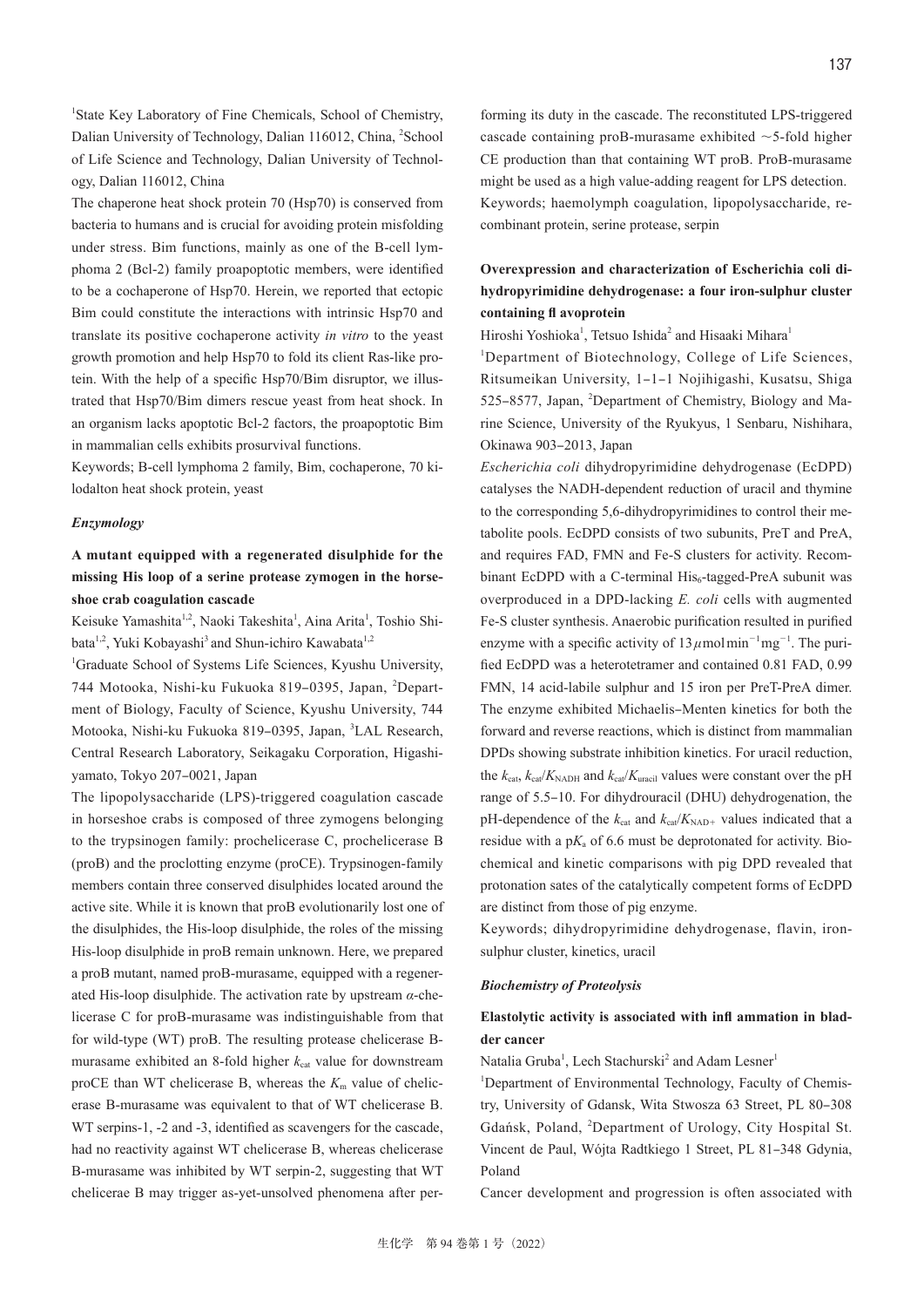inflammation. Late diagnosis of inflammation that directly leads to the development of neoplasm̶cancer is associated with a reduction in the chance of successful treatment or is associated with therapeutic difficulties. A panel of chromogenic substrates was used for the qualitative determination of the specific activity of enzymes in urine of patients with confirmed inflammatory reaction and/or epithelial neoplasms in particular tumours at various stages of development. Urine of people with excluded inflammation was used as a control group. Proteolytic activity was determined in urine samples collected from patients with epithelial neoplasms and/or inflammation. What is more, we determine human neutrophil elastase activity-related inflammation based on the examination of urine samples. We suspect that the proteolytical activity of urine samples is due to neutrophil response to inflammation, which is directly related to cancer. This is the first study to determine elastolytic activity in bladder cancer urine samples. It supports wider use of urine for inflammation screening.

Keywords; chromogenic substrates, inflammation, neoplasm

#### *Biochemistry in Diseases and Aging*

# **Functional analyses of plasmodium ferredoxin Asp97Tyr mutant related to artemisinin resistance of human malaria parasites**

Yoko Kimata-Ariga<sup>1</sup> and Rena Morihisa<sup>1</sup>

<sup>1</sup>Department of Biological Chemistry, College of Agriculture, Graduate School of Sciences and Technology for Innovation, Yamaguchi University, 1677-1 Yoshida, Yamaguchi 753-8515, Japan

Mutation of Asp97Tyr in the C-terminal region of ferredoxin (PfFd) in the apicoplast of malaria parasites was recently reported to be strongly related to the parasite's resistance to the frontline antimalarial drug, artemisinin. We previously showed that the aromatic amino acid in the C-terminal region of PfFd is important for the interaction with its electron transfer partner, Fd-NADP<sup>+</sup> reductase (PfFNR). Here, the importance of the aromatic-aromatic interaction between PfFd and PfFNR was shown using the kinetic analysis of the electron transfer reaction of sitedirected mutants of PfFNR with PfFd. Mutation of Asp97Tyr of PfFd was further shown to increase the affinity with PfFNR by the measurements of the dissociation constant  $(K_d)$  using tryptophan fluorescence titration and the Michaelis constant  $(K<sub>m</sub>)$  in the kinetic analysis with PfFNRs. Diaphorase activity of PfFNR was inhibited by D97Y PfFd at lower concentration as compared to wild-type PfFd. Ascorbate radical scavenging activity of PfFd and electron transfer activity to a heterogeneous Fd-dependent enzyme was lower with D97Y PfFd than that of wild-type PfFd. These results showed that D97Y mutant of PfFd binds to PfFNR tighter than wild-type PfFd, and thus may suppress the function of PfFNR which could be associated with the action of artemisinin.

Keywords; artemisinin, ferredoxin, ferredoxin-NADP+ reductase, malaria parasite, protein-protein interaction

#### *Biochemical Pharmacology*

### **Salivary neopterin and related pterins: their comparison to those in plasma and changes in individuals**

Kazuhisa Ikemoto<sup>1</sup>, Chiho Sumi-Ichinose<sup>1</sup>, Yui Suganuma<sup>1</sup>, Taiki Kano<sup>1</sup>, Noriko Ihira<sup>1</sup>, Toshiharu Nagatsu<sup>2</sup> and Kazunao Kondo<sup>1</sup>

<sup>1</sup>Department of Pharmacology, Fujita Health University School of Medicine, 1-98 Dengakugakubo, Toyoake, Aichi 470-1192, Japan, <sup>2</sup>Center for Research Promotion and Support, Fujita Health University School of Medicine, 1-98 Dengakugakubo, Toyoake, Aichi 470-1192, Japan

Neopterin (NP), biopterin (BP) and monapterin (MP) exist in saliva. The physiological role of salivary NP as well as the pathophysiological role of increased NP in the immune-activated state has been unclear. Saliva is a characteristic specimen different from other body fluids. In this study, we analysed salivary NP and related pterin compounds, BP and MP and revealed some of its feature. High-performance liquid chromatography (HPLC) analysis of saliva and plasma obtained from 26 volunteers revealed that salivary NP existed mostly in its fully oxidized form. The results suggested that salivary NP as well as BP would mostly originate from the oral cavity, perhaps the salivary glands, and that salivary NP levels might not reflect those in the plasma. We also found that a gender difference existed in correlations between concentrations of salivary total concentrations of NP (tNP) and BP (tBP). HPLC analysis of saliva obtained from 5 volunteers revealed that the concentrations of salivary tNP as well as tBP fluctuated in an irregular fashion in various individuals. MP, a diastereomer of NP, might have come from oral cavity NP itself or its precursor. These results indicated that the nature of salivary NP might be different from that of NP in the blood or urine.

Keywords; neopterin, biopterin, monapterin, salive, plasma

#### *CELL*

### *Biomembranes, Organelles, and Protein Sorting*

### **Toxicity and membrane perturbation properties of the ribotoxin-like protein Ageritin**

Erosantonio Lampitella<sup>1</sup>, Nicola Landi<sup>2</sup>, Rosario Oliva<sup>1</sup>, Rosa Gaglione<sup>1</sup>, Andrea Bosso<sup>3</sup>, Federica De Lise<sup>3</sup>, Sara Ragucci<sup>2</sup>, Angela Arciello<sup>1</sup>, Luigi Petraccone<sup>1</sup>, Elio Pizzo<sup>3</sup>, Pompea Del Vecchio<sup>1</sup> and Antimo Di Maro<sup>2</sup>

<sup>1</sup>Department of Chemical Sciences, University of Naples 'Federico II', Via Cintia, 80126 Napoli, Italy, <sup>2</sup>Department of Environmental, Biological and Pharmaceutical Sciences and Technologies (DiSTABiF), University of Campania ʻLuigi Vanvitelli', Via Vivaldi 43, 81100 Caserta, Italy, <sup>3</sup>Department of Biology,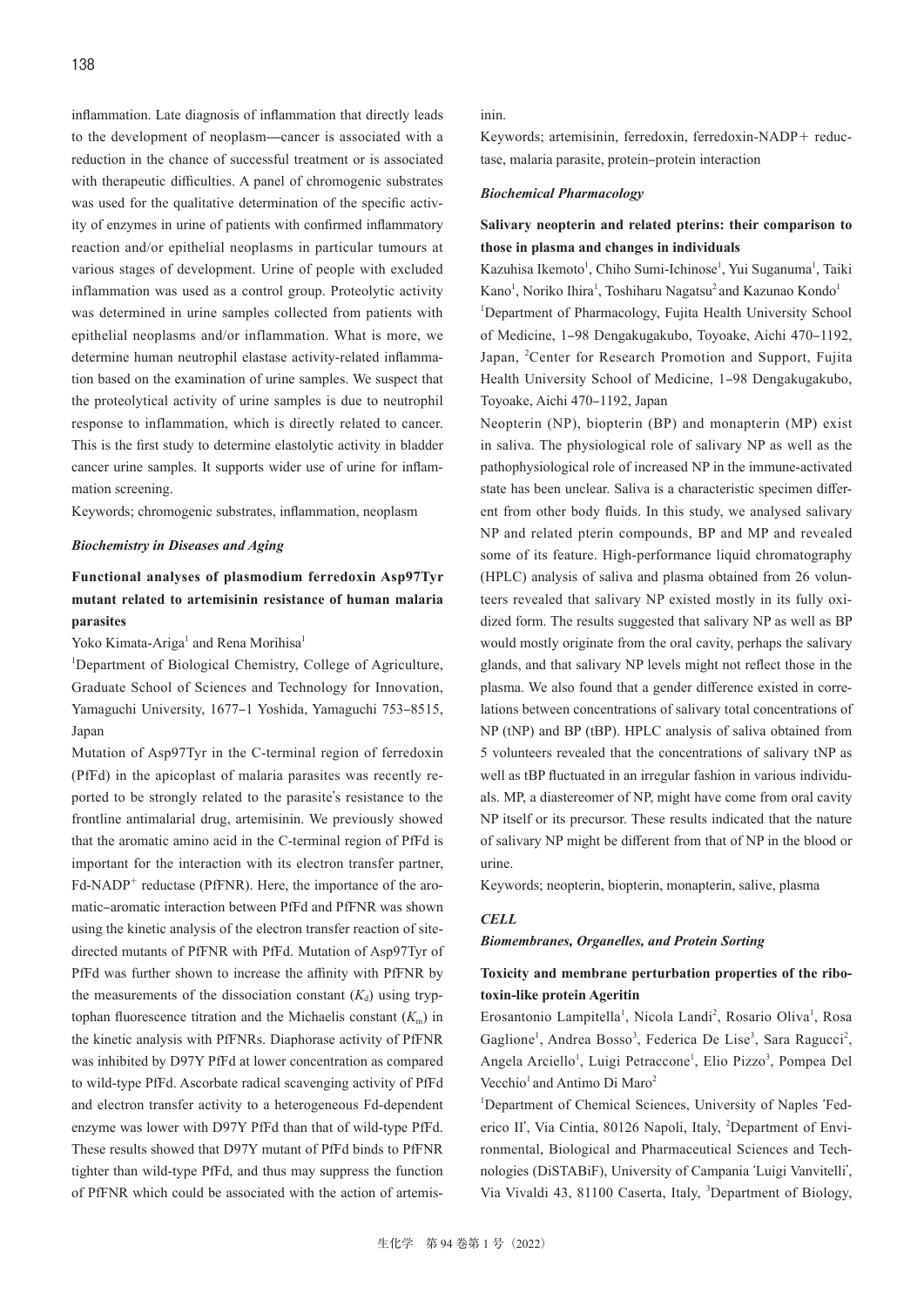University of Naples Federico II, Via Cintia, 80126 Napoli, Italy Ageritin is the prototype of a new ribotoxin-like protein family, which has been recently identified also in basidiomycetes. The protein exhibits specific RNase activity through the cleavage of a single phosphodiester bond located at sarcin/ricin loop of the large rRNA, thus inhibiting protein biosynthesis at early stages. Conversely to other ribotoxins, its activity requires the presence of divalent cations. In the present study, we report the activity of Ageritin on both prokaryotic and eukaryotic cells showing that the protein has a prominent effect on cancer cells viability and no effects on eukaryotic and bacterial cells. In order to rationalize these findings, the ability of the protein to interact with various liposomes mimicking normal, cancer and bacterial cell membranes was explored. The collected results indicate that Ageritin can interact with DPPC/DPPS/Chol vesicles, used as a model of cancer cell membranes, and with DPPC/DPPG vesicles, used as a model of bacterial cell membranes, suggesting a selective interaction with anionic lipids. However, a different perturbation of the two model membranes, mediated by cholesterol redistribution, was observed and this might be at the basis of Ageritin selective toxicity towards cancer cells.

Keywords; Agrocybe aegerita, calorimetry, liposomes, membrane interactions, ribotoxin-like proteins

#### *Receptors and Signal Transduction*

# **ER membrane protein complex 1 interacts with STIM1 and regulates store-operated Ca**<sup>2</sup><sup>+</sup> **entry**

Kazuhiko Kawata<sup>1</sup>, Akemi Baba<sup>1</sup>, Masayuki Shiota<sup>2</sup>, Hideki Wanibuchi<sup>3</sup> and Yoshihiro Baba<sup>1</sup>

<sup>1</sup>Division of Immunology and Genome Biology, Medical Institute of Bioregulation, Kyushu University, 3-1-1 Maidashi, Higashi-ku, Fukuoka 812-8582, Japan, <sup>2</sup>Department of Molecular Biology of Medicine, Osaka City University Medical School, 1-4-3 Asahi-cho, Abeno-ku, Osaka 545-8585, Japan, <sup>3</sup>Department of Molecular Pathology, Graduate School of Medicine, Osaka City University, Abeno-ku 1-4-3 Asahi-machi, Osaka 545-8585, Japan

Store-operated calcium entry (SOCE) is the process by which the emptying of endoplasmic reticulum (ER)  $Ca^{2+}$  stores causes an influx of  $Ca^{2+}$  across the plasma membrane (PM). It is the major  $Ca^{2+}$  influx pathway in nonexcitable cells and has a wide array of physiological functions. Upon store depletion, stromal interaction molecule 1 (STIM1), an ER calcium sensor relocates into discrete puncta at the ER-PM junction region, which results in the coupling of  $Ca^{2+}$  channels to initiate SOCE. However, the mechanism regulating STIM1 activity remains poorly understood. Here, we performed affinity purification of STIM1 and uncovered ER membrane protein complex 1 (EMC1) as an STIM1 binding partner. We showed that this interaction occurred in the ER through the intraluminal region of STIM1. After store

depletion, EMC1 does not cluster adjacent to the PM, which suggests that it is distributed differently from STIM1. EMC1 knockdown with small interfering RNA resulted in a marked decrease in SOCE. Thus, these findings suggest that EMC1 functions as a positive regulator of SOCE.

Keywords; calcium, endoplasmic reticulum, signal transduction, store-operated calcium entry

#### *Stress Proteins and Molecular Chaperones*

# **pH-regulated chaperone function of cyanobacterial Hsp90 and Hsp70: implications for light/dark regulation**

Tahmina Akter<sup>1</sup>and Hitoshi Nakamoto<sup>1</sup>

<sup>1</sup>Department of Biochemistry and Molecular Biology, Graduate School of Science and Engineering, Saitama University, Saitama 338‒8570, Japan

We have shown that cyanobacterial chaperonins have pHdependent anti-aggregation activity. The pH in cyanobacterial cytosol increases by one pH unit following a shift from darkness to light. In this study, we examined whether other major chaperones such as Hsp90 (HtpG) and Hsp70 (DnaK2) from the cyanobacterium *Synechococcus elongatus* PCC 7942 also display pH-dependent activity. Suppressing aggregation of various heat-denatured proteins, especially lactate dehydrogenase, at an equimolar ratio of cyanobacterial Hsp90 to protein substrate was found to be pH-dependent. Hsp90 showed the highest activity at pH 8.5 over the examined pH range of 7.0 to 8.5. pH affected the anti-aggregation activity of DnaK2 in a similar manner to that of Hsp90 in the presence of half equimolar DnaK2 to the protein substrate. The ATPase activity of cyanobacterial Hsp90 was pHdependent, with a fourfold increase in activity when the pH was raised from 7.0 to 8.5. The ATPase activity of DnaK2 was also regulated by pH in a similar manner. Finally, an increase in pH from 7.0 to 8.5 enhanced activities of both Hsp90 and Hsp70 in protein-folding assistance by two- to threefold. These results suggest that changes in pH may regulate chaperone function during a light-dark cycle in cyanobacterial cells.

Keywords; cyanobacteria, Hsp70, Hsp90, molecular chaperone, pH, photosynthesis

# **Heme oxygenase-1 induction by heat shock in rat hepatoma cell line is regulated by the coordinated function of HSF1, NRF2 and BACH1**

Reiko Akagi<sup>1</sup>, Takanori Kubo<sup>1</sup>, Yuta Hatori<sup>1</sup>, Takafumi Miyamoto<sup>2</sup> and Sachiye Inouye<sup>3</sup>

<sup>1</sup>Department of Pharmacy, Faculty of Pharmacy, Yasuda Women' s University, 6-13-1 Yasuhigashi, Asaminami-ku, Hiroshima 731-0153, Japan, <sup>2</sup>Department of Internal Medicine (Endocrinology and Metabolism), Faculty of Medicine, University of Tsukuba, 1-1-1 Tennodai, Tsukuba-City, Ibaraki 305-8575, Japan, <sup>3</sup>Department of Pharmacy, Faculty of Pharmaceutical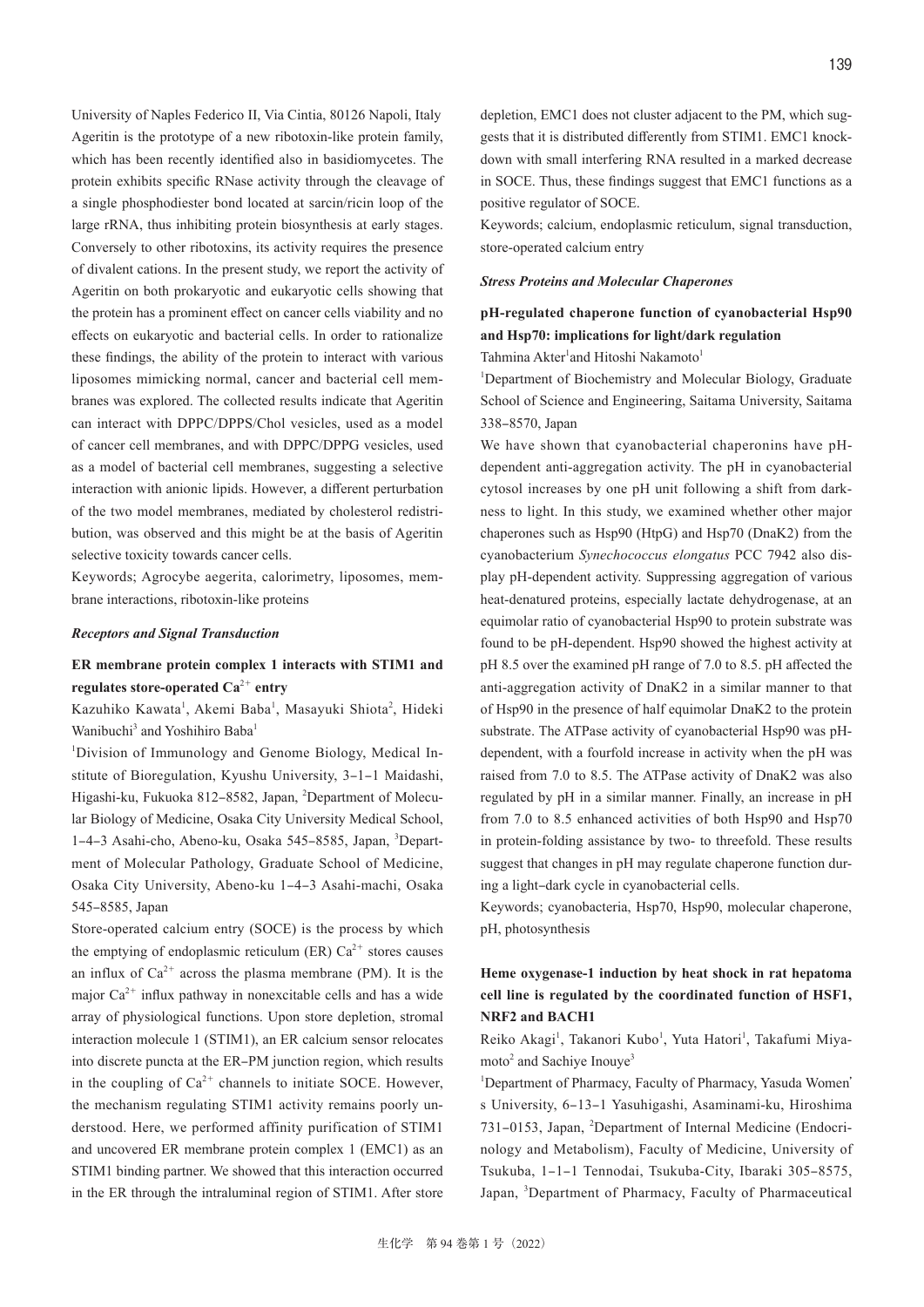Sciences, Sanyo-Onoda City University, 1-1-1 Daigakudohri, Sanyo-onoda-shi 756-0884, Japan

The mechanism of heme oxygenase-1 (HO-1) induction by heat shock (HS) loading remains unclear. Here, we investigated the contribution of transcription factors to HS-induced HO-1 expression, using a rat hepatoma cell line (H-4-II-E). Our results demonstrated that HS treatment resulted in a marked induction of HO-1. Immunohistochemical analysis showed a slight mismatch in the expression levels of HO-1 and HSP70 by HS among cells, suggesting a conflict between multiple induction mechanisms. We observed HS-induced nuclear localization of, not only phosphorylated HSF1 but also NRF2, which is a typical transcription factor activated by oxidative stress. HSF1 knockdown in H-4-II-E markedly reduced HO-1 induction by HS, while NRF2 knockdown resulted in a partial effect. The chromatin immunoprecipitation assay demonstrated that HS loading resulted in significant binding of HSF1 to the HSE in the promoter proximal region of *HO-1* gene and another HSE located close to the Maf recognition element (MARE) in the −4 kb upstream enhancer region 1, where NRF2 also bound, together with basic leucine zipper transcription factor 1, a negative transcription factor of HO-1. These observations indicate that HO-1 induction by HS is mainly mediated by HSF1 binding to the proximal HSE. NRF2 binding to MARE by HS is predominantly suppressed by an increased binding of BACH1.

Keywords; basic leucine zipper transcription factor 1 (BACH1), chromatin immunoprecipitation (ChIP), heat shock factor protein 1 (HSF1), heme oxygenase, nuclear factor 2 (erythroid-derived 2-like factor) (NFE2 L2) (NRF2)

## *BIOTECHNOLOGY*

### *Biotechnology General*

# **Development of a novel human adrenomedullin derivative: human serum albumin-conjugated adrenomedullin**

Nobuko Kuroishi<sup>1</sup>, Sayaka Nagata<sup>1</sup>, Emiko Akashi<sup>1</sup>, Shinya Ashizuka<sup>1</sup>, Johji Kato<sup>2</sup>, Motoo Yamasaki<sup>1</sup> and Kazuo Kitamura<sup>1</sup> 1 Circulatory and Body Fluid Regulation, University of Miyazaki, 5200 Kihara, Kiyotake, Miyazaki 889-1692, Japan, <sup>2</sup>Frontier Science Research Center, Faculty of Medicine, University of Miyazaki, 5200 Kihara, Kiyotake, Miyazaki 889-1692, Japan Adrenomedullin is a biologically active peptide with multiple functions. Here, we have developed a novel human serum albumin-adrenomedullin (HSA-AM) conjugate, which was synthesized by the covalent attachment of a maleimide derivative of adrenomedullin to the 34th cysteine residue of HSA via a linker. Denaturing gel electrophoresis and western blotting for HSA-AM yielded a single band with adrenomedullin immunoreactivity at the position corresponding to a molecular weight (MW) of 73 kDa. Following gel-filtration chromatography, the purified HSA-AM showed a single main peak corresponding

with an MW of 73 kDa, indicating that HSA-AM is a monomer. Both adrenomedullin and HSA-AM stimulated the intracellular accumulation of cyclic AMP (cAMP) in HEK-293 cells stably expressing the adrenomedullin 1 receptor. The  $pEC_{50}$  values for adrenomedullin and HSA-AM were 8.660 and 7.208 (equivalent to 2.19 and  $61.9 \text{ nM}$  as  $EC_{50}$ , respectively. The bioavailability of HSA-AM compared with that of adrenomedullin was much improved after subcutaneous administration in the rat, which was probably due to the superior resistance of HSA-AM towards endogenous proteases and its reduced clearance from the blood. HSA-AM may be a promising drug candidate for clinical application.

Keywords; adrenomedullin, cAMP, human serum albumin, maleimide, pharmacokinetics

# *Journal of Biochemistry*

**Vol. 170, No. 5**(2021 年 11 月 発 行)

# **ダイジェスト**

#### *JB Reviews*

# **Biotinylation-based proximity labelling proteomics: basics, applications and technical considerations**

Tomoya Niinae, Yasushi Ishihama and Koshi Imami

Recent advances in biotinylation-based proximity labelling (PL) have opened up new avenues for mapping the protein composition of cellular compartments and protein complexes in living cells at high spatiotemporal resolution. In particular, PL combined with mass spectrometry-based proteomics has been successfully applied to defining protein–protein interactions, protein-nucleic acid interactions, (membraneless) organelle proteomes and secretomes in various systems ranging from cultured cells to whole animals. In this review, we first summarize the basics and recent biological applications of PL proteomics and then highlight recent developments in enrichment techniques for biotinylated proteins and peptides, focusing on the advantages of PL and technical considerations.

Keywords; affinity purification, biotinylation protein, interaction, proteomics, proximity labelling

### *BIOCHEMISTRY*

#### *Biochemistry General*

**Preparation of the ubiquitination-triggered active form of SETDB1 in Escherichia coli for biochemical and structural analyses**

Tomoko Funyu<sup>1</sup>, Yuka Kanemaru<sup>1</sup>, Hiroki Onoda<sup>1</sup> and Kyohei  $A$ rita<sup>1</sup>

1 Structural Biology Laboratory, Graduate School of Medical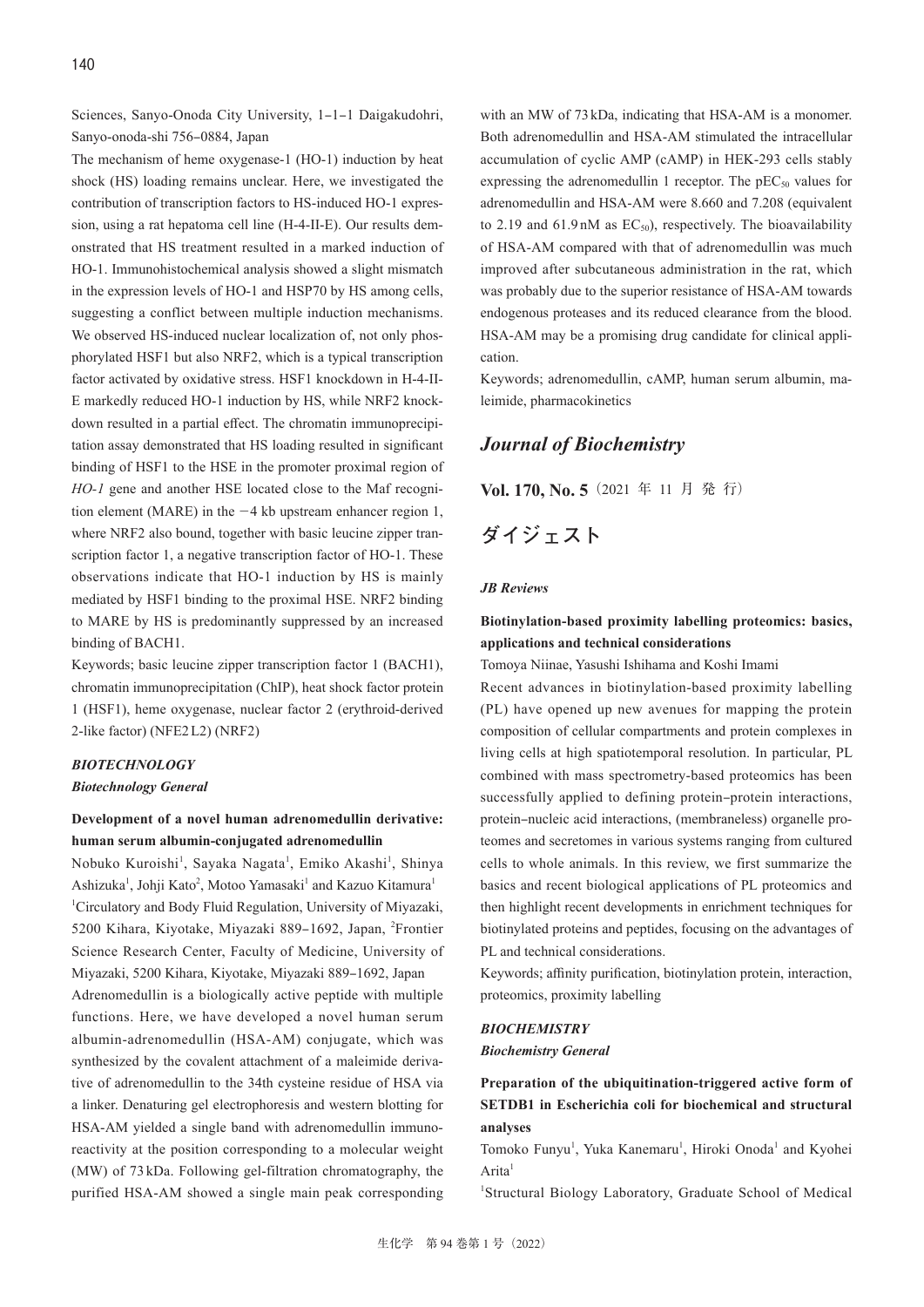Life Science, Yokohama City University, 1-7-29, Suehiro-cho, Tsurumi-ku, Yokohama, Kanagawa 230-0045, Japan

Trimethylation of histone H3 at K9 by the lysine methyltransferase, SET domain bifurcated histone lysine methyltransferase 1 (SETDB1) plays a pivotal role in silencing tissue-specific genes and retrotransposable elements. In mammalian cells, SETDB1 undergoes monoubiquitination in the insertion region of the SET domain in an E3 ubiquitin ligase-independent manner. This ubiquitination has been shown to enhance the histone H3-K9 methyltransferase activity of SETDB1; however, the molecular mechanism underlying SETDB1 activation by ubiquitination is unknown. In this study, we developed an *Escherichia coli* ubiquitination plasmid for the preparation of ubiquitinated SETDB1. Western blotting and mutational analyses showed that co-expression of the SET domain of SETDB1 with the proteins encoded by the ubiquitination plasmid led to site-specific monoubiquitination of the SET domain at K867. An *in vitro* histone H3 methylation assay demonstrated that the ubiquitinated SET domain of SETDB1 acquired enzymatic activity. Taken together, these findings demonstrate successful preparation of the active form of SETDB1 with the *E.coli* ubiquitination system, which will aid biochemical and structural studies of ubiquitinated SETDB1. Keywords; histone modifications, SETDB1/ESET, SET domain,

ubiquitination

### *Protein Interaction and Recognition*

# **Epitope-dependent thermodynamic signature of singledomain antibodies against hen egg lysozyme**

Hiroki Akiba<sup>1,2,3</sup>, Hiroko Tamura<sup>1,4</sup>, Jose M M Caaveiro<sup>1,5</sup> and Kouhei Tsumoto<sup>1,2,4</sup>

<sup>1</sup>Department of Bioengineering, School of Engineering, The University of Tokyo, 7–3–1 Hongo, Bunkyo-ku, Tokyo 113–8656, Japan, <sup>2</sup>Center for Drug Design Research, National Institutes of Biomedical Innovation, Health and Nutrition, 7-6-8 Saito-Asagi, Ibaraki City, Osaka 567-0085, Japan, <sup>3</sup>Graduate School of Pharmaceutical Sciences, Kyoto University, 46-29 Yoshida-Shimo-Adachi-cho, Sakyo-ku, Kyoto 606-8501, Japan, <sup>4</sup>Department of Chemistry and Biotechnology, School of Engineering, The University of Tokyo, 7-3-1 Hongo, Bunkyo-ku, Tokyo 113-8656, Japan, <sup>5</sup>Department of Global Healthcare, Graduate School of Pharmaceutical Sciences, Kyushu University, 3-1-1 Maidashi, Higashi-ku, Fukuoka City 812-8582, Japan

A substantial body of work has been carried out describing the structural features of the complex between single-domain antibodies (VHHs) and antigens, and the preeminence for epitopes located at concave surfaces of the antigen. However, the thermodynamic basis of binding is far less clear. Here, we have analysed the energetic profiles of five VHHs binding to the catalytic cleft or to a noncleft epitope of hen egg lysozyme. Various binding energetic profiles with distinctive enthalpic/entropic

contributions and structural distribution of critical residues were found in the five antibodies analysed. Collectively, we suggest that from an energetic point of view the binding mechanism is influenced by the shape of the epitope. This information may be beneficial for the design of tailored epitopes for VHHs and their practical use.

Keywords; Biomolecular recognition, Nanobody, Protein-protein interactions, Epitope shape, Hot-spot residue

## **Plasmodium falciparum metacaspase-2 capture its natural substrate in a non-canonical way**

Vandana<sup>1</sup>, Rajan Pandey<sup>2</sup>, E Srinivasan<sup>3</sup>, Inderjeet Kalia<sup>4</sup>, Agam P Singh<sup>4</sup>, Ajay Saxena<sup>5</sup>, R Rajaekaran<sup>3</sup>, Dinesh Gupta<sup>2</sup> and Kailash C Pandey<sup>1</sup>

<sup>1</sup>ICMR-National Institute of Malaria Research (Indian Council of Medical Research), Department of Health Research, Ministry of Health & FW, Govt. of India Sector-8, Dwarka, New Delhi-110077, India, <sup>2</sup>Translational Bioinformatics Group, International Centre for Genetic Engineering and Biotechnology, Aruna Asaf Ali Marg, New Delhi-110067, India, <sup>3</sup>Department of Biotechnology, SBST, Vellore Institute of Technology, Tiruvalam Rd, Katpadi, Vellore, Tamil Nadu-632014, India, <sup>4</sup>Infectious Diseases Laboratory, National Institute of Immunology, New Delhi-110067, India, <sup>5</sup>School of Life Science (SLS), Jawaharlal Nehru University, Aruna Asaf Ali Marg, New Delhi-110067, India

Programmed cell death (PCD) is a multi-step process initiated by a set of proteases, which interacts and cleaves diverse proteins, thus modulating their biochemical and cellular functions. In metazoans, PCD is mediated by proteolytic enzymes called caspases, which triggered cell death by proteolysis of human Tudor staphylococcus nuclease (TSN). Non-metazoans lack a close homologue of caspases but possess an ancestral family of cysteine proteases termed ʻmetacaspases'. Studies supported that metacaspases are involved in PCD, but their natural substrates remain unknown. In this study, we performed the *Plasmodium falciparum* TSN (*Pf*TSN) cleavage assay using wild and selected mutants of *P. falciparum* metacaspases-2 (*Pf*MCA-2) *in vitro and in vivo*. Interestingly, *Pf*MCA-2, cleaved a phylogenetically conserved protein, *Pf*TSN at multiple sites. Deletion or substitution mutation in key interacting residues at the active site,  $Cys<sup>157</sup>$ and His<sup>205</sup> of *PfMCA-2*, impaired its enzymatic activity with the artificial substrate, z-GRR-AMC. However, the mutant  $Tyr^{224}A$ did not affect the activity with z-GRR-AMC but abolished the cleavage of *Pf*TSN. These results indicated that the catalytic dyad, Cys<sup>157</sup> and His<sup>205</sup> of *PfMCA-2* was essential for its enzymatic activity with an artificial substrate, whereas  $Tyr^{224}$  and  $Cys<sup>157</sup>$  residues were responsible for its interaction with the natural substrate and subsequent degradation of *Pf*TSN. Our results suggested that MCA-2 interacts with TSN substrate in a non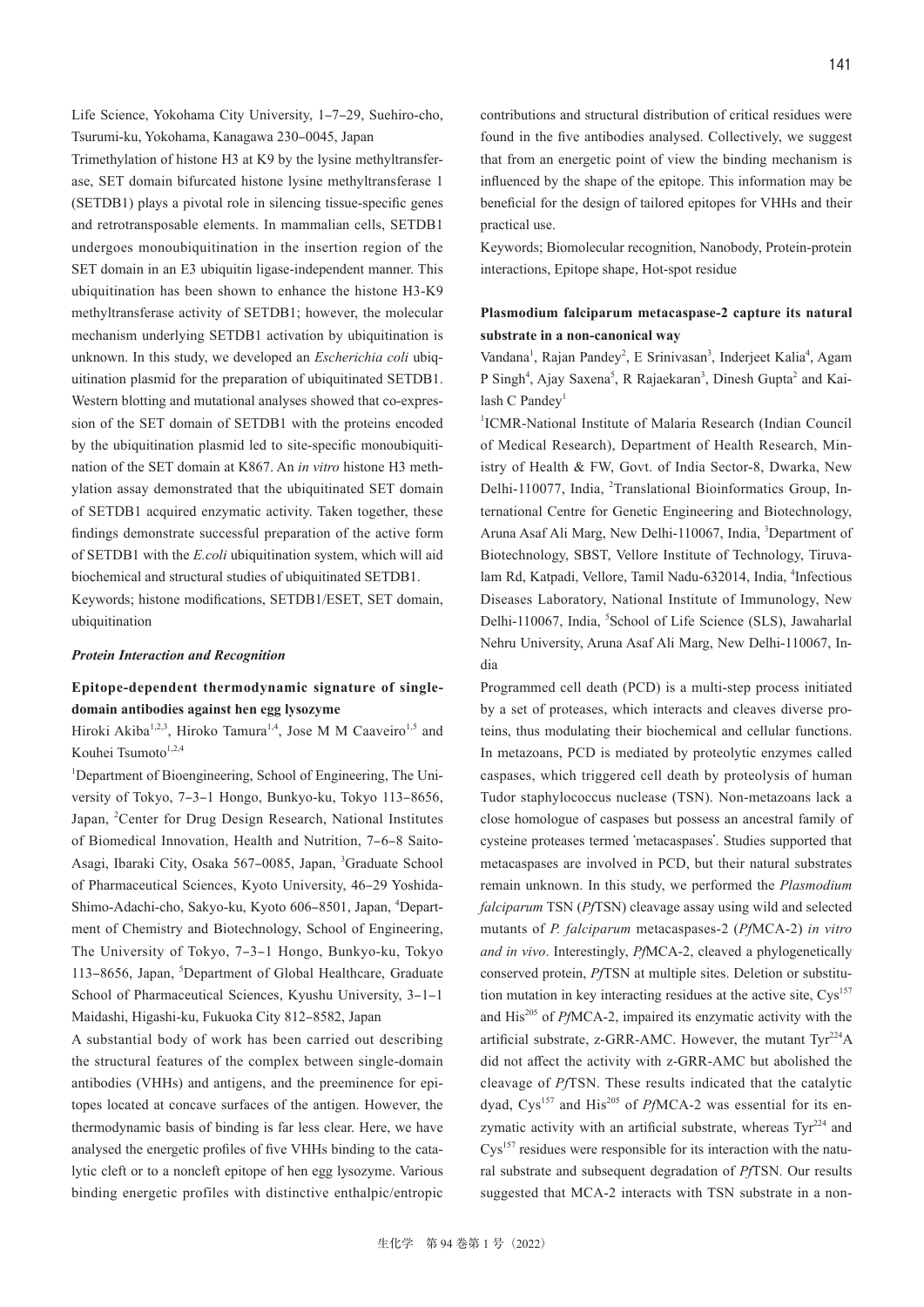canonical way using non-conserved or conformationally available residues for its binding and cleavage. In future, it would be interesting to explore how this interaction leads to the execution of PCD in the *Plasmodium*.

Keywords; cell death, malaria, metacaspase-2, protein-protein interaction, Tudor staphylococcal nuclease

#### *Glycobiology and Carbohydrate Biochemistry*

## **Accumulation of Ne-(carboxyethyl) lysine in Caenorhabditis elegans is correlated with the formation of ketone body**

Hikari Sugawa<sup>1</sup>, Ayuka Yachi<sup>1</sup>, Yuki Fujimoto<sup>1</sup> and Ryoji Nagai<sup>1</sup> <sup>1</sup>Laboratory of Food and Regulation Biology, Department of Bioscience, School of Agriculture, Tokai University, Toroku 9-1-1, Higashi-ku, Kumamoto City, Kumamoto 862-8652, Japan

Advanced glycation end-products (AGEs) are formed when proteins react with carbonyl compounds, and they gradually accumulate with age. However, AGE accumulation with ageing is not fully understood because longevity studies in mammals are time-consuming. Therefore, we used *Caenorhabditis elegans* to evaluate the correlation between ageing and AGE accumulation. Age-synchronized *C.elegans* nematodes were cultured for 3 and 12 days. The levels of *N<sup>ε</sup>*-(carboxymethyl) lysine, *N<sup>ω</sup>*-(carboxymethyl) arginine,  $N^{\delta}$ -(5-hydro-5-methyl-4-imidazolone-2-yl) ornithine and *N<sup>ε</sup>* -(carboxyethyl) lysine (CEL) were compared. Glucose, methylglyoxal and acetol were incubated with human serum albumin, and CEL formation was evaluated. The levels of methylglyoxal and ketone bodies in *C.elegans* were quantified. CEL accumulation increased significantly with culture duration. Methylglyoxal and ketone bodies—possible forerunners of AGE accumulation̶were also quantified with respect to culture duration. The levels of ketone bodies increased significantly during culture, and correlated closely with CEL accumulation  $(R^2 =$ 0.72,  $P = 0.0008$ ), whereas the levels of methylglyoxal did not increase over time. CEL was formed *in vitro* in a time-dependent manner from methylglyoxal and acetol when incubated with human serum albumin (HSA) at the same temperature as *C.elegans* culture, suggesting that increased levels of CEL in *C.elegans* are attributable to ketone bodies.

Keywords; AGEs, CEL, C.elegans, Glycation, Ketone body

### **Dermatan sulphate is an activating ligand of anaplastic lymphoma kinase**

Masaaki Machino<sup>1,2</sup>, Yuanhao Gong<sup>1</sup>, Tomoya Ozaki<sup>1</sup>, Yuji Suzuki<sup>1</sup>, Eri Watanabe<sup>3</sup>, Shiro Imagama<sup>3</sup>, Kenji Kadomatsu<sup>1,4</sup> and Kazuma Sakamoto<sup>1,4</sup>

<sup>1</sup>Department of Biochemistry, Nagoya University Graduate School of Medicine, Nagoya, Japan, <sup>2</sup>Department of Orthopedic Surgery, Nagoya University Graduate School of Medicine, Nagoya, Japan, <sup>3</sup>Department of Obesterics and Gynecology, Nagoya University Graduate School of Medicine, Nagoya, Japan, 4 Institute for Glyco-core Research (iGCORE), Nagoya University, Nagoya, Japan

Anaplastic lymphoma kinase (ALK) is a receptor tyrosine kinase (RTK) that harbours a tyrosine kinase domain in its intracellular region and is expressed in both central and peripheral nervous systems. RTKs are activated upon ligand binding and receptor clustering; however, ALK remains an orphan receptor despite its pathological significance, especially in malignancy. Recent biochemical work showed that heparan sulphate (HS), an unbranched sulphated glycan, acts as a ligand for and activates ALK. Here, we show that dermatan sulphate (DS, chondroitin sulphate B) directly interacts with the extracellular N-terminal region of ALK as well as HS. The tetrasaccharide of DS was required and was sufficient for inducing autophosphorylation of ALK at tyrosine 1604, a marker for activated ALK. Interestingly, longer oligosaccharides caused enhanced activation of ALK, as was the case for HS. Our results provide a novel example of glycans as signalling molecules and shed light on the pathophysiological roles of ALK.

Keywords; anaplastic lymphoma kinase, dermatan sulphate, ligand, phosphorylation, receptor tyrosine kinase

### *Enzyme Inhibitors*

### **Kolafl avanone, a bifl avonoid derived from medicinal plant Garcinia, is an inhibitor of mitotic kinesin Eg5**

Islam M D Alrazi<sup>1</sup>, Tomisin H Ogunwa<sup>1</sup>, Ayodele O Kolawole<sup>2</sup>, Olusola O Elekofehinti<sup>2</sup>, Olaposi I Omotuyi<sup>3</sup>, Takayuki Miyanishi<sup>4</sup> and Shinsaku Maruta<sup>1</sup>

<sup>1</sup>Department of Bioinformatics, Graduat<sup>e</sup> School of Engineering, Soka University, 1-236 Tangi-cho, Hachioji, Tokyo 192-8577, Japan, <sup>2</sup>Department of Biochemistry, The Federal University of Technology, Akure, Ondo State, PMB 704, Nigeria, <sup>3</sup>Centre for Biocomputing and Drug Design, Biochemistry Department, Adekunle Ajasin University, Akungba-Akoko, Ondo State, PMB 001, Nigeria, <sup>4</sup> Graduate School of Fisheries and Environmental Sciences, Nagasaki University, 1-14 Bunkyo-machi, Nagasaki, 852‒8521, Japan

Mitotic kinesin Eg5 remains a validated target in antimitotic therapy because of its essential role in the formation and maintenance of bipolar mitotic spindles. Although numerous Eg5 inhibitors of synthetic origin are known, only a few inhibitors derived from natural products have been reported. In our study, we focused on identifying novel Eg5 inhibitors from medicinal plants, particularly *Garcinia* species. Herein, we report the inhibitory effect of kolaflavanone (KLF), a *Garcinia* biflavonoid, on the ATPase and microtubule-gliding activities of mitotic kinesin Eg5. Additionally, we showed the interaction mechanism between Eg5 and KLF via *in vitro* and *in silico* analyses. The results revealed that KLF inhibited both the basal and microtubule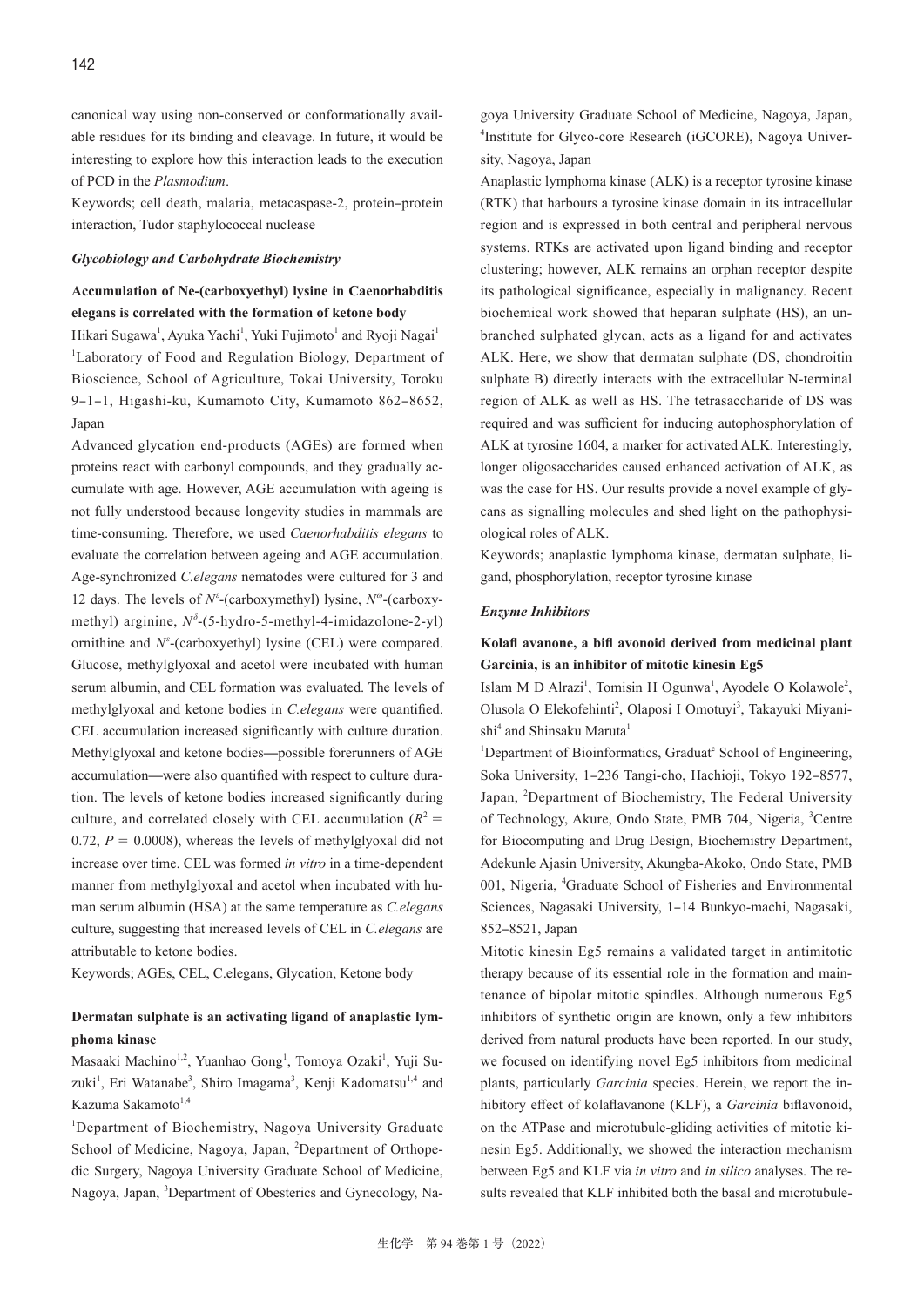activated ATPase activities of Eg5. The inhibitory mechanism is allosteric, without a direct competition with adenosine-5 ′-diphosphate for the nucleotide-binding site. KLF also suppressed the microtubule gliding of Eg5 *in vitro*. The Eg5–KLF model obtained from molecular docking showed that the biflavonoid exists within the  $\alpha$ 2/ $\alpha$ 3/L5 ( $\alpha$ 2: Lys111–Glu116 and Ile135– Asp149, *α*3: Asn206‒Thr226; L5: Gly117‒Gly134) pocket, with a binding pose comparable to known Eg5 inhibitors. Overall, our data suggest that KLF is a novel allosteric inhibitor of mitotic kinesin Eg5.

Keywords; ATPase activity, biflavonoid, kinesin Eg5, kolaflavanone, molecular interaction

#### *Biochemistry in Diseases and Aging*

# **Transmembrane protein 168 mutation reduces cardiomyocyte cell surface expression of Nav1.5 through B-crystallin intracellular dynamics**

Le Kim Chi Nguyen<sup>1</sup>, Akio Shimizu<sup>1</sup>, Joanne Ern Chi Soh<sup>1</sup>, Masahiro Komeno<sup>1</sup>, Akira Sato<sup>1</sup> and Hisakazu Ogita<sup>1</sup>

<sup>1</sup>Division of Molecular Medical Biochemistry, Department of Biochemistry and Molecular Biology, Shiga University of Medical Science, Seta Tsukinowa-cho, Otsu, Shiga 520-2192, Japan Transmembrane protein 168 (TMEM168) was found to be localized on the nuclear membrane. A heterozygous mutation (c.1616G>A, p. R539Q) in TMEM168 was identified in patients with Brugada syndrome. This mutation reduced expression of cardiomyocyte sodium channel Nav1.5 via Nedd4-2 E3 ubiquitin ligase-induced ubiquitination and degradation. However, the detailed molecular mechanism provoked by the TMEM168 mutant remains unclear. Here, we demonstrated that small heat shock protein  $\alpha$ B-crystallin, which can bind to Na<sub>v</sub>1.5 and Nedd4-2 and interfere with the association of both proteins, was strongly recruited from the cell surface to the perinuclear region because of the much higher affinity of *α*B-crystallin with the TMEM168 mutant than with wild-type TMEM168. Following knockdown of *α*B-crystallin in HL-1 cardiomyocytes, the interaction of Nav1.5 with Nedd4-2 was increased, despite the reduced expression of Nav1.5. Moreover, reduction of Nav1.5 expression by *α* B-crystallin knockdown was rescued in the presence of a proteasome inhibitor MG-132, suggesting the importance of the *α*Bcrystallin-modulated ubiquitin-proteasome system for the stability of Nav1.5 expression. Collectively, the balance of molecular interactions among Nav1.5, Nedd4-2 and *α*B-crystallin plays a role in the regulation of cardiomyocyte cell surface expression of Na<sub>v</sub>1.5, and the TMEM168 mutant disturbs this balance, resulting in a decrease in  $Na<sub>v</sub>1.5$  expression.

Keywords; Brugada syndrome, heat shock protein, protein interaction, sodium channel, ubiquitination

#### *Analytical Biochemistry*

# **An inexpensive, simple and eff ective method of genome DNA fragmentation for NGS libraries**

Andrey Kechin<sup>1,2</sup>, Darya Boldyreva<sup>1,2</sup>, Viktoriya Borobova<sup>1,2</sup>, Ulyana Boyarskikh<sup>1</sup>, Sergey Scherbak<sup>3,4</sup>, Svetlana Apalko<sup>4</sup>, Maria Makarova<sup>5</sup>, Nikolay Mosyakin<sup>1</sup>, Lidia Kaftyreva<sup>5</sup> and Maxim  $Filipenko<sup>1</sup>$ 

<sup>1</sup>Institute of Chemical Biology and Fundamental Medicine SB RAS, 8 Lavrentiev av., Novosibirsk 630090, Russia, <sup>2</sup> Novosibirsk State University, Pirogova st., Novosibirsk 630090, Russia, 3 Saint-Petersburg State University, 13B Universitetskaya Emb., Saint-Petersburg 199034, Russia, <sup>4</sup>Saint-Petersburg State Medical Academy ʻCity Hospital No. 40 of the Resort Administrative District', 9 Borisova st., Saint Petersburg, city of Sestroretsk, 197706, Russia, <sup>5</sup>Saint-Petersburg Pasteur Institute, 14, Mira st., Saint-Petersburg, 197101, Russia

Next-generation sequencing (NGS)-library preparation for whole-genome sequencing (WGS) starts with DNA fragmentation, and sonication is a physical approach used most often due to its simplicity and reproducibility. However, the commercially available Covaris instrument has a high price for both the device and consumables. Here, we describe our in-house method of DNA shearing by sonication with small  $(100-600 \,\mu m)$  glass beads and an ultrasonic bath. The fragmentation conditions were optimized for the bacterial WGS with ∼550-bp fragment size (the ultrasonic bath water temperature  $5-10^{\circ}$ C, glass beads 0.06 g, the fragmentation time 50 s) and for human DNA with ∼ 250 bp (fragmentation with the same parameters for 4 min). Fragmentation results were compared with the Covaris instrument for preparing several bacterial NGS libraries for Illumina NGS platforms by several characteristics. We obtained close mean fragment lengths (523–623 versus 480–646), similar mono- and dinucleotide specificity of shearing, and comparable indicators of read alignment and *de novo* assembly for both methods. Thus, the described method is a new fast, and effective DNA fragmentation approach that can be used in different WGS applications. Keywords; DNA fragmentation, glass beads, shearing, sonication, whole-genome sequencing

### *MOLECULAR BIOLOGY Molecular Biology General*

# **Regulation of polyphosphate glucokinase gene expression through cotranscriptional processing in Mycobacterium tuberculosis H37Rv**

Naveen Prakash Bokolia<sup>1,2</sup> and Inshad Ali Khan<sup>3</sup>

<sup>1</sup>Clinical Microbiology Division, CSIR-Indian Institute of Integrative Medicine, Jammu 180001, India, <sup>2</sup>Academy of Scientific and Innovative Research (AcSIR), Ghaziabad 201002, India, <sup>3</sup>Department of Microbiology, Central University of Rajasthan,